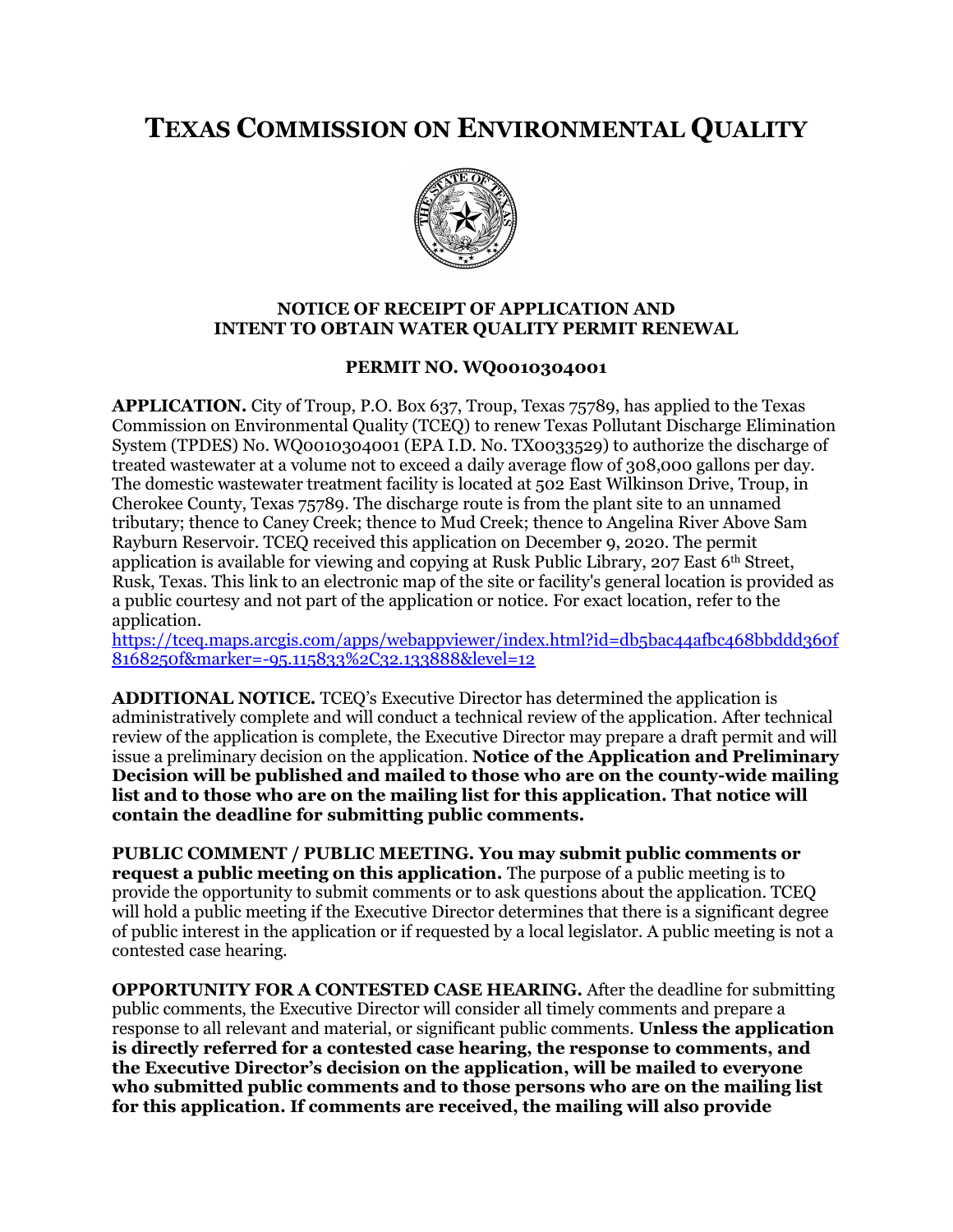**instructions for requesting reconsideration of the Executive Director's decision and for requesting a contested case hearing.** A contested case hearing is a legal proceeding similar to a civil trial in state district court.

**TO REQUEST A CONTESTED CASE HEARING, YOU MUST INCLUDE THE FOLLOWING ITEMS IN YOUR REQUEST: your name, address, phone number; applicant's name and proposed permit number; the location and distance of your property/activities relative to the proposed facility; a specific description of how you would be adversely affected by the facility in a way not common to the general public; a list of all disputed issues of fact that you submit during the comment period and, the statement "[I/we] request a contested case hearing." If the request for contested case hearing is filed on behalf of a group or association, the request must designate the group's representative for receiving future correspondence; identify by name and physical address an individual member of the group who would be adversely affected by the proposed facility or activity; provide the information discussed above regarding the affected member's location and distance from the facility or activity; explain how and why the member would be affected; and explain how the interests the group seeks to protect are relevant to the group's purpose.** 

Following the close of all applicable comment and request periods, the Executive Director will forward the application and any requests for reconsideration or for a contested case hearing to the TCEQ Commissioners for their consideration at a scheduled Commission meeting.

The Commission may only grant a request for a contested case hearing on issues the requestor submitted in their timely comments that were not subsequently withdrawn. **If a hearing is granted, the subject of a hearing will be limited to disputed issues of fact or mixed questions of fact and law relating to relevant and material water quality concerns submitted during the comment period. TCEQ may act on an application to renew a permit for discharge of wastewater without providing an opportunity for a contested case hearing if certain criteria are met.**

**MAILING LIST.** If you submit public comments, a request for a contested case hearing or a reconsideration of the Executive Director's decision, you will be added to the mailing list for this specific application to receive future public notices mailed by the Office of the Chief Clerk. In addition, you may request to be placed on: (1) the permanent mailing list for a specific applicant name and permit number; and/or (2) the mailing list for a specific county. If you wish to be placed on the permanent and/or the county mailing list, clearly specify which list(s) and send your request to TCEQ Office of the Chief Clerk at the address below.

**INFORMATION AVAILABLE ONLINE.** For details about the status of the application, visit the Commissioners' Integrated Database at [www.tceq.texas.gov/goto/cid.](http://www.tceq.texas.gov/goto/cid) Search the database using the permit number for this application**,** which is provided at the top of this notice.

**AGENCY CONTACTS AND INFORMATION.** Public comments and requests must be submitted either electronically at [https://www14.tceq.texas.gov/epic/eComment/,](https://www14.tceq.texas.gov/epic/eComment/) or in writing to the Texas Commission on Environmental Quality, Office of the Chief Clerk, MC-105, P.O. Box 13087, Austin, Texas 78711-3087. Please be aware that any contact information you provide, including your name, phone number, email address, and physical address will become part of the agency's public record. For more information about this permit application or the permitting process, please call the TCEQ Public Education Program, Toll Free, at 1-800-687-4040 or visit